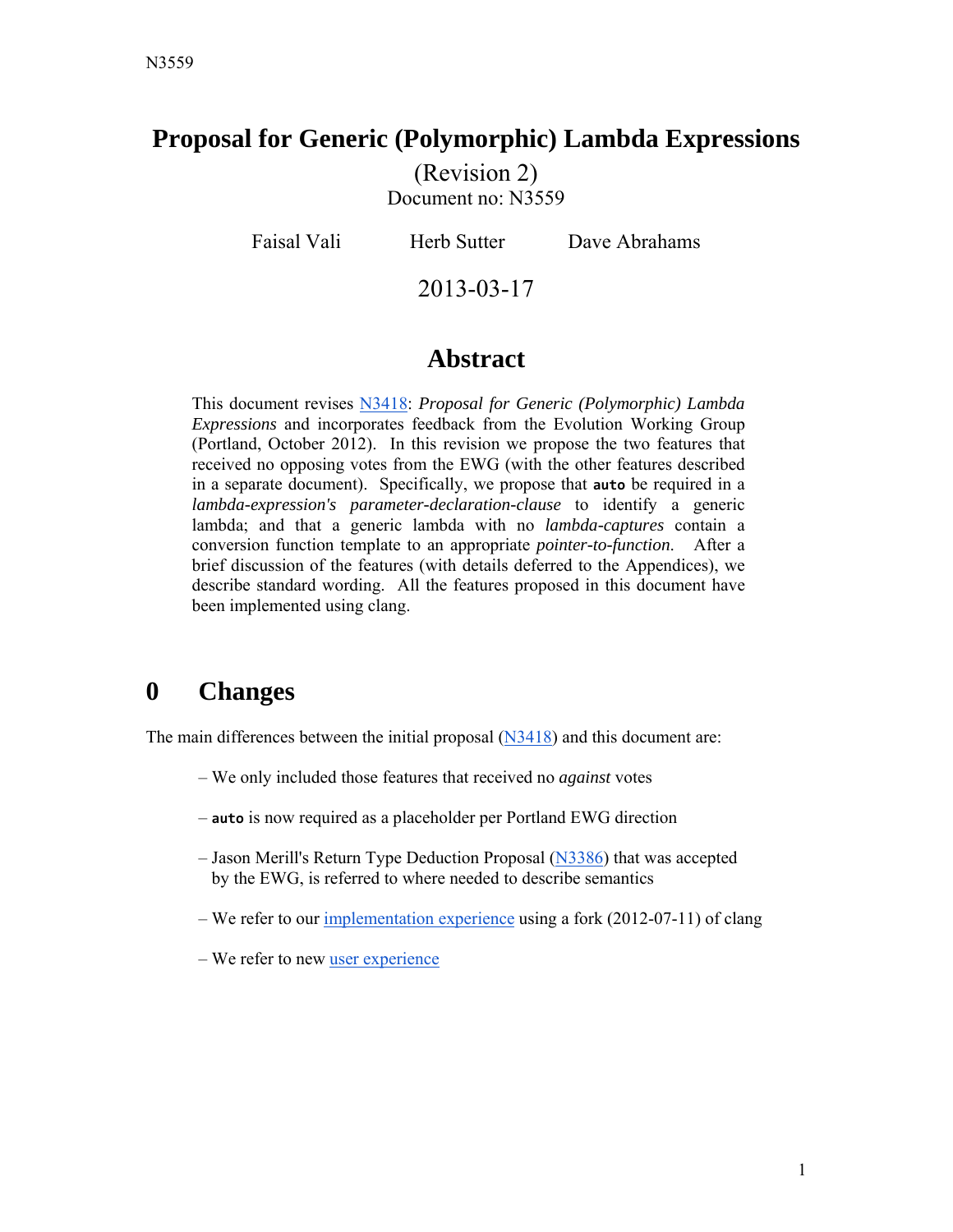## **1 Introduction**

[This document proposes generic lambda expressions and revises N3418: Proposal for](http://www.open-std.org/jtc1/sc22/wg21/docs/papers/2012/n3418.pdf) Generic (Polymorphic) Lambda Expressions, which should be referenced for background and motivation. Today's C++11 lambda expression concisely creates an instance of a class having a non-template function call operator. We propose a pure extension of C++11 lambda syntax that creates an instance of a class having a function call operator template.

Here follow some examples of the proposed syntax extension in use:

```
  // 'Identity' is a lambda that accepts an argument of any type and
  // returns the value of its parameter.  
auto Identity = [](auto a) { return a; };
int three = Identity(3);
char const* hello = Identity("hello");
```

```
  // Conversion to function pointer for capture‐less lambdas
int (*fpi)(int) = Identity;
char (*fpc)(char) = Identity;
```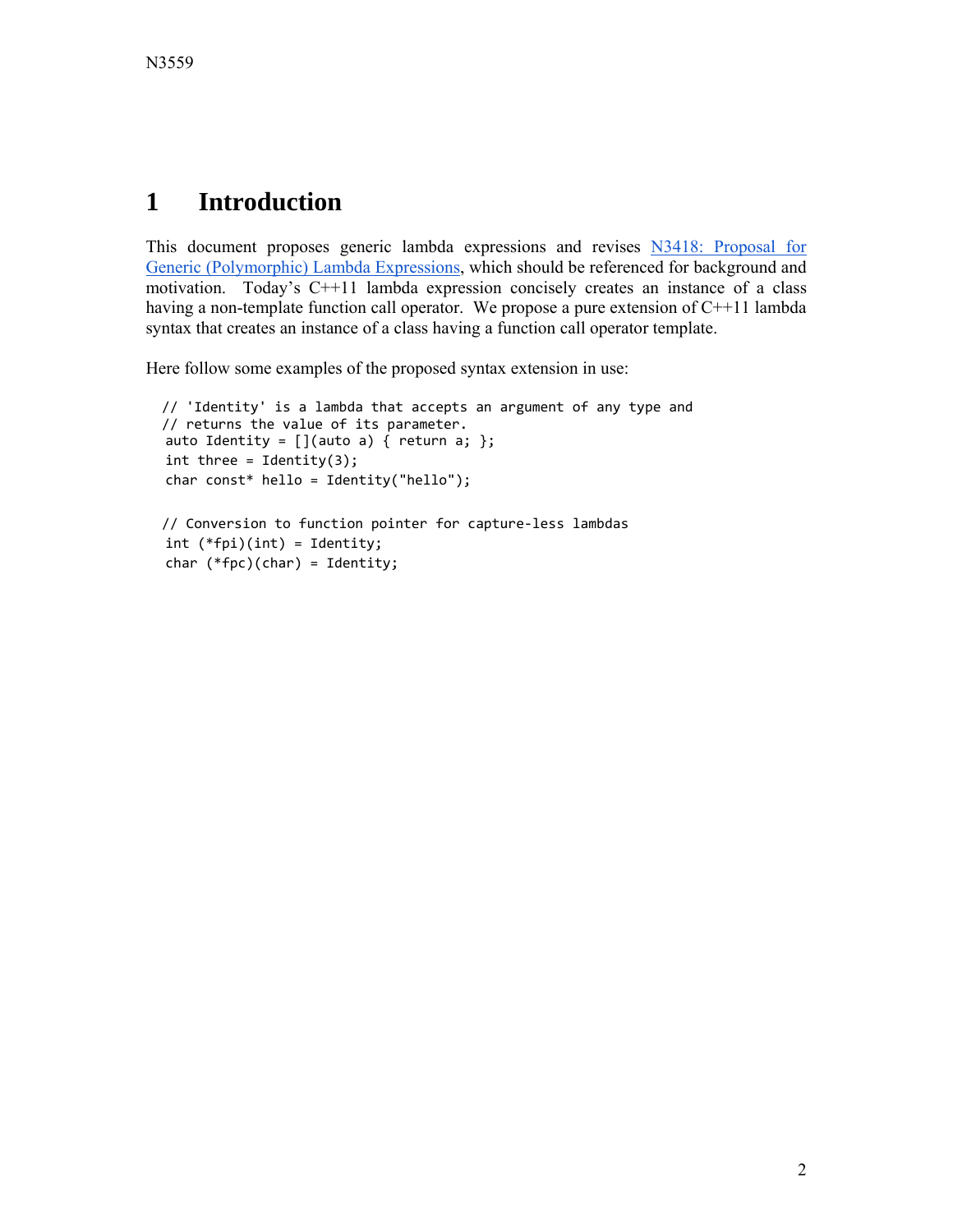## **2 Proposal**

We are proposing the following pure extensions to  $C++11$ :

- 1 Allow **auto** *type-specifier* to indicate a generic lambda parameter
- 2 Allow conversion from a capture-less generic lambda to an appropriate pointer-tofunction

Each of these is discussed in some detail in the subsections below.

#### **2.1 Allow auto** *type-specifier* **to indicate a generic lambda parameter**

If the initial *type-specifier* within the *decl-specifier-seq* of a lambda's *parameterdeclaration* is **auto**, the expression creates a generic lambda closure. A generic closure type is just like a familiar C++11 closure type except that its function call operator is a member function template. In the operator's parameters, each use of **auto** is replaced by a unique template type parameter, which is added to the operator's *template-parameterlist*.

For example, this generic *lambda-expression* containing statement:

```
auto L = [](const auto& x, auto& y){ return x + y; };
```
might result in the creation of a closure type, and object that behaves similar to the *struct*  below:

```
struct /* anonymous */
{
        template <typename T, typename U>
        auto operator()(const T& x, U& y) const // N3386 Return type deduction
    \{ return x + y; \}} L;
```
In our initial proposal, we had recommended omitting **auto**, similar to syntax supported by other statically typed programming languages (D, C#, Java). A straw poll conducted [by the EWG on 2012-10-16 showed that of the eighteen people voting, the majority](http://wiki.edg.com/twiki/bin/view/Wg21portland2012/EvolutionWorkingGroup) either strongly favored (12/18) or favored (4/18) the mandatory use of **auto,** with no votes against or strongly against. On the other hand, omitting **auto** or making it optional had five out of eighteen members voting strongly against. Therefore we now propose that **auto** be mandatory. We recognize that **auto** can be replaced in the future by a placeholder (for e.g. '+') if further brevity is deemed necessary, but we do not propose this at this time. For further discussion regarding this decision, see Appendix B.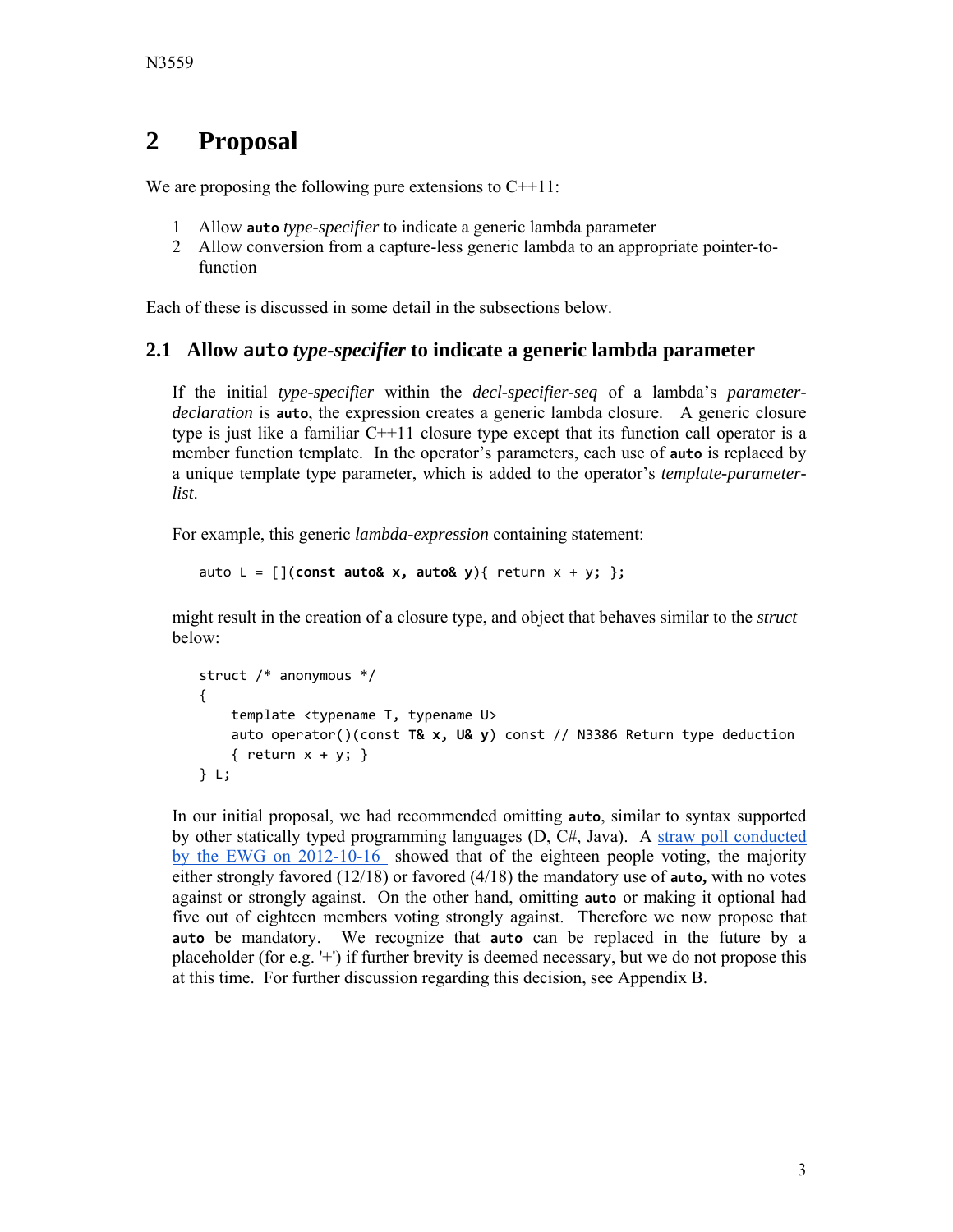#### **2.2 Allow conversion from a capture-less generic lambda to an appropriate pointer-to-function**

A generic lambda with no *lambda-captures* shall have a public conversion function template to a pointer-to-function. The conversion function template shall be non-virtual, non-explicit and const (similar to the one for non-generic lambdas). It shall return the address of a function that, when invoked, has the same effect as invoking the generic lambda's function call operator with arguments of the same type as the type of the parameters of the function-pointer being initialized by the generic lambda.

For example, this generic *lambda-expression* containing initialization:

```
int (*fp)(int, char) = [](auto a, auto b){vert return a + b; };
```
might result in the creation of a closure type, and object that behaves similar to the *struct*  below:

```
struct /* anonymous */
{
      template<class A, class B>
            auto operator()(A a, B b) const  // N3386 Return Type Deduction
    \{ return a + b; \}  private:
        // Note: We don't want to simply forward the call to operator()
        //       since forwarding is not entirely transparent, and could
        //       introduce visible side‐effects. To produce the
        //       desired semantics we copy the parameter‐clause
        //       and body exactly
        template<class A, class B>
            static auto __invoke(A a, B b) {  // N3386 Return Type Deduction
         return a + b;
        }
        template<class A, class B, class R>
       using fptr_t = R (*) (A, B);  public:
        template<class A, class B, class R>
            operator fptr_t<R, A, B>() const {
                   return &__invoke;
        }
} L;
int (*fp)(int, char) = L;
```
Template Argument Deduction is used to deduce the *template-arguments* for the conversion function template when a pointer-to-function is initialized with a generic lambda. In returning an address to a function, the instantiation of the corresponding body of the function call operator template specialization occurs.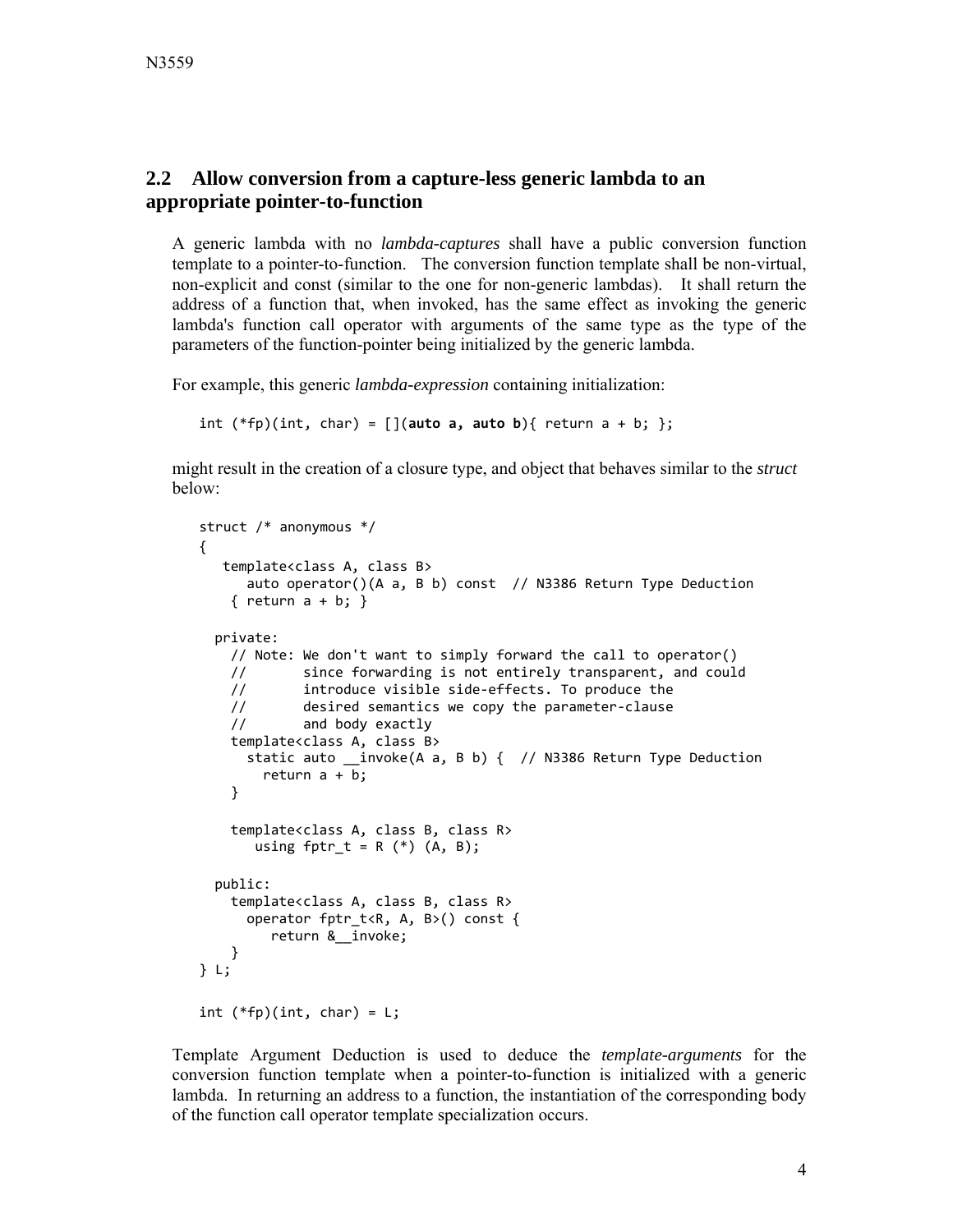# **3 Implementation Experience**

Generic Lambda expressions as described in this document have been implemented using a fork (2012-11-07) of clang with commits posted on [github](http://faisalv.github.com/clang-glambda/).

## **4 User Experience**

Our Test Suite and User Experience of the features proposed in this document (and other generic lambda extensions) can be found at the following links:

- <https://github.com/faisalv/clang-glambda/tree/master/test/CXX/generic-lambdas>
- <https://gist.github.com/4347130>
- <http://yapb-soc.blogspot.com/2012/12/clang-and-generic-polymorphic-lambdas.html>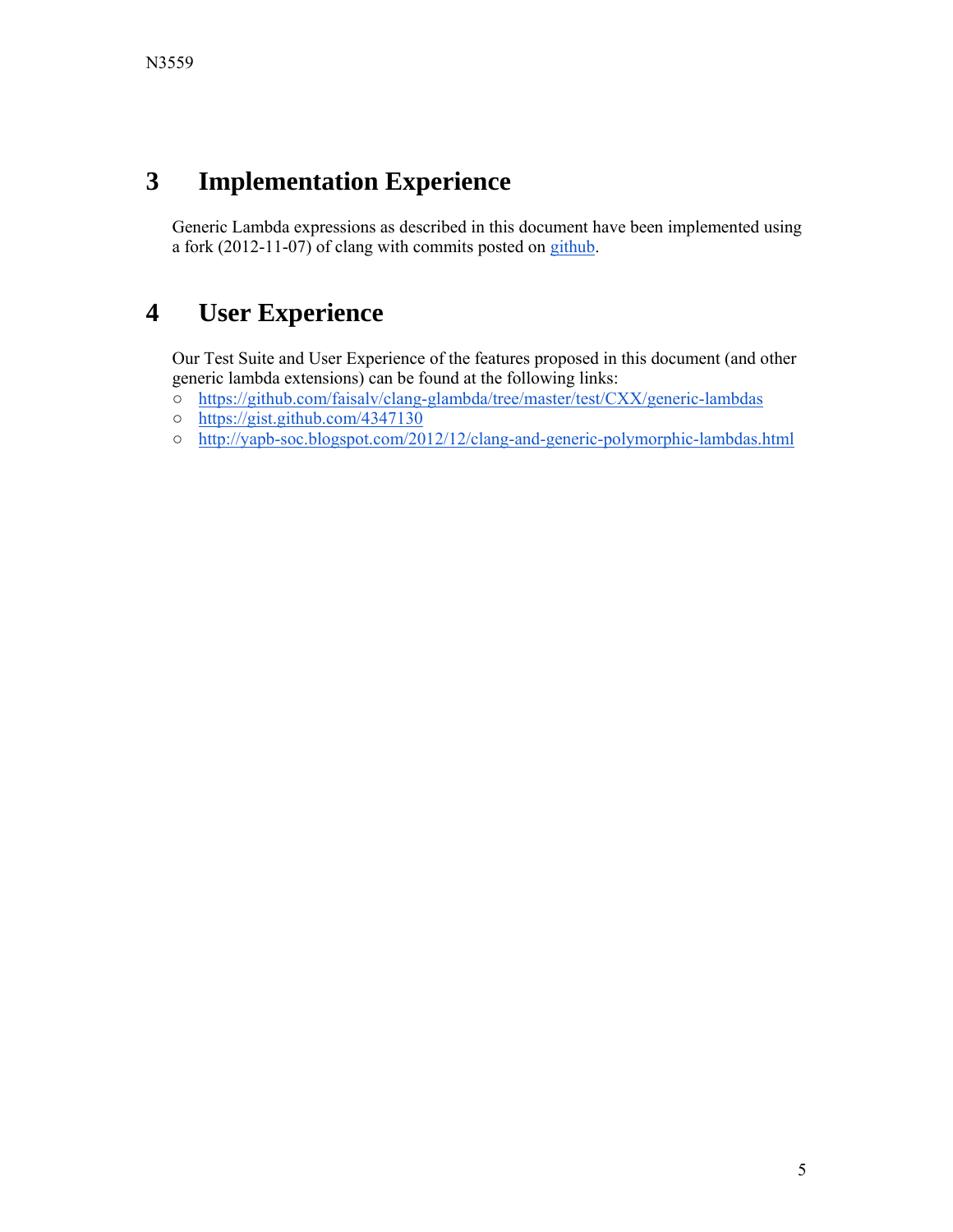## **5 Changes to the Working Draft**

Change in 7.1.6.4 dcl.spec.auto paragraph 1:

The **auto** *type-specifier* signifies that the type of a variable being declared shall be deduced from its initializer or that a function declarator shall include a *trailing-returntype* or that a lambda is a generic lambda.

Change in 7.1.6.4 dcl.spec.auto, Add after paragraph 2:

Otherwise, if the **auto** *type-specifier* appears as one of the *decl-specifiers* in the *declspecifier-seq* of a *parameter-declaration* of a *lambda-expression*, the lambda is a *generic lambda* (5.1.2 expr.prim.lambda).

Change in 5.1.2 expr.prim.lambda paragraph 5:

The closure type for a non-generic *lambda-expression* has a public inline function call operator (13.5.4) whose parameters and return type are described by the *lambdaexpression's parameter-declaration-clause* and *trailing return-type* respectively. For a generic lambda, the closure type has a public inline function call operator member template (14.5.2 temp.mem) whose *template-parameter-list* consists of one invented type *template-parameter* for each occurrence of **auto** in the lambda's *parameter-declarationclause*, in order of appearance. The return type and function parameters of the function call operator template are derived from the *lambda-expression's trailing return-type* and *parameter-declaration-clause* by replacing each occurrence of **auto** in the *decl-specifiers*  by the name of the corresponding invented *template-parameter*. This function call operator or operator template is declared **const** (9.3.1) if and only if the *lambda expression*'s *parameter-declaration-clause* is not followed by **mutable**. It is neither **virtual** nor declared **volatile**. Default arguments (8.3.6) shall not be specified in the *parameter-declaration-clause* of a *lambda declarator*. Any *exception-specification* specified on a *lambda-expression* applies to the corresponding function call operator or operator template. An *attribute-specifier-seq* in a *lambda-declarator* appertains to the type of the corresponding function call operator or operator template. [ Note: Names referenced in the *lambda-declarator* are looked up in the context in which the lambdaexpression appears. —end note ]

Change in 5.1.2 expr.prim.lambda paragraph 6:

The closure type for a non-generic *lambda-expression* with no *lambda-capture* has a **public** non-virtual non-explicit **const** conversion function to pointer to function pointerto-function having the same parameter and return types as the closure type's function call operator. The value returned by this conversion function shall be the address of a function that, when invoked, has the same effect as invoking the closure type's function call operator. For a generic lambda with no *lambda-capture,* the closure type has a **public** non-virtual non-explicit **const** conversion function template to pointer-tofunction. The conversion function template has the same invented *template-parameterlist*, and the pointer-to-function has the same parameter and return types as the function call operator template. If the generic lambda has no *trailing-return-type*, deduction of the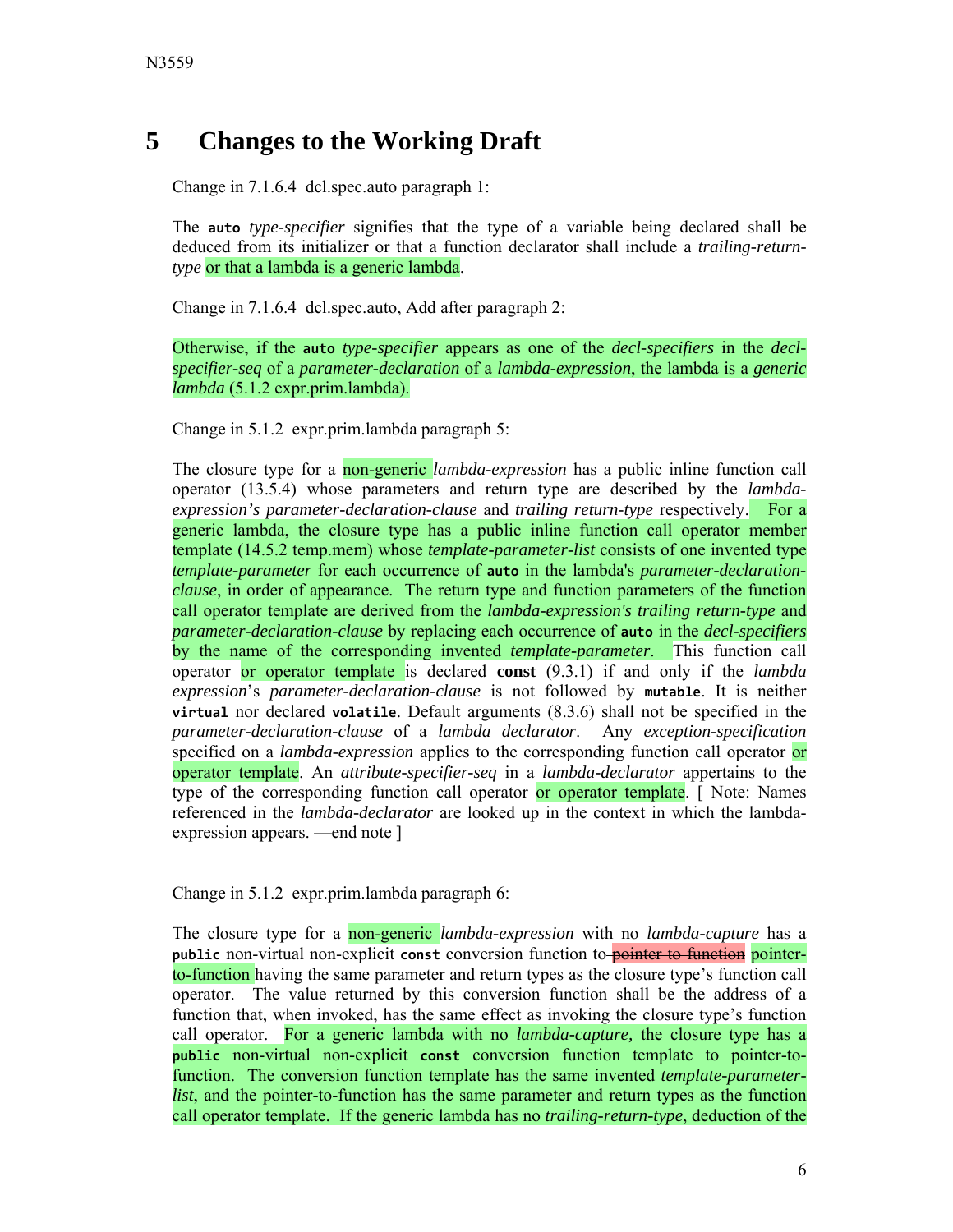pointer-to-function (14.8.2.3 temp.deduct.conv) shall behave as if a type *templateparameter* used to specify the return type of the pointer-to-function was added to the end of the conversion function template's *template-parameter-list* and used during template argument deduction. The value returned by any given specialization of this conversion function template shall be the address of a function that, when invoked, has the same effect as invoking the generic lambda's corresponding function call operator template specialization. [ *Note*: This will result in the implicit instantiation of the generic lambda's body. Return type deduction (5.1.2 expr.prim.lambda) is done if no *trailing-return-type*  is specified. The instantiated generic lambda's return type and parameter types shall match the deduced return type and deduced parameter types of the pointer-to-function  *end note* ] [ *Example:* 

// ill‐formed: int (char) does not match char (char) int  $(*fp)(char) = [](auto a) { return a; };$ **—** *end example]*

Change in 5.1.2 expr.prim.lambda paragraph 11:

If a *lambda-expression* has an associated *capture-default* and its *compound-statement* odr-uses (3.2) **this** or a variable with automatic storage duration and the odr-used entity is not explicitly captured, then the odr-used entity is said to be implicitly captured; Additionally, for a generic lambda, if its *compound-statement* names a variable with automatic storage duration in a *potentially-evaluated* expression (3.2 basic.def.odr) where the enclosing full-expression is dependent (14.6.2 temp.dep) on a generic lambda parameter and that variable is not explicitly captured, then the variable is said to be implicitly captured; all such implicitly captured entities shall be declared within the reaching scope of the lambda expression. [ Note: The implicit capture of an entity by a nested *lambda-expression* can cause its implicit capture by the containing *lambdaexpression* (see below). Implicit odr-uses of **this** can result in implicit capture. — end note ]

Change in 5.1.2 expr.prim.lambda paragraph 12:

An entity is captured if it is captured explicitly or implicitly. An entity captured by a *lambda-expression* is odr-used (3.2) in the scope containing the *lambda-expression*. If **this** is captured by a local lambda expression, its nearest enclosing function shall be a non-static member function. If a *lambda-expression* odr-uses (3.2) **this** or a variable with automatic storage duration from its reaching scope, that entity shall be captured by the *lambda-expression*. Additionally, for a generic lambda, if its *compound-statement* names a variable with automatic storage duration in a *potentially-evaluated* expression (3.2 basic.def.odr) where the enclosing full-expression is dependent (14.6.2 temp.dep) on a generic lambda parameter, that variable shall be captured by the *lambda-expression.* If a *lambda-expression* captures an entity and that entity is not defined or captured in the immediately enclosing lambda expression or function, the program is ill-formed.

Change in 14.5.2 temp.mem paragraph 2:

A local class of non-closure type shall not have member templates.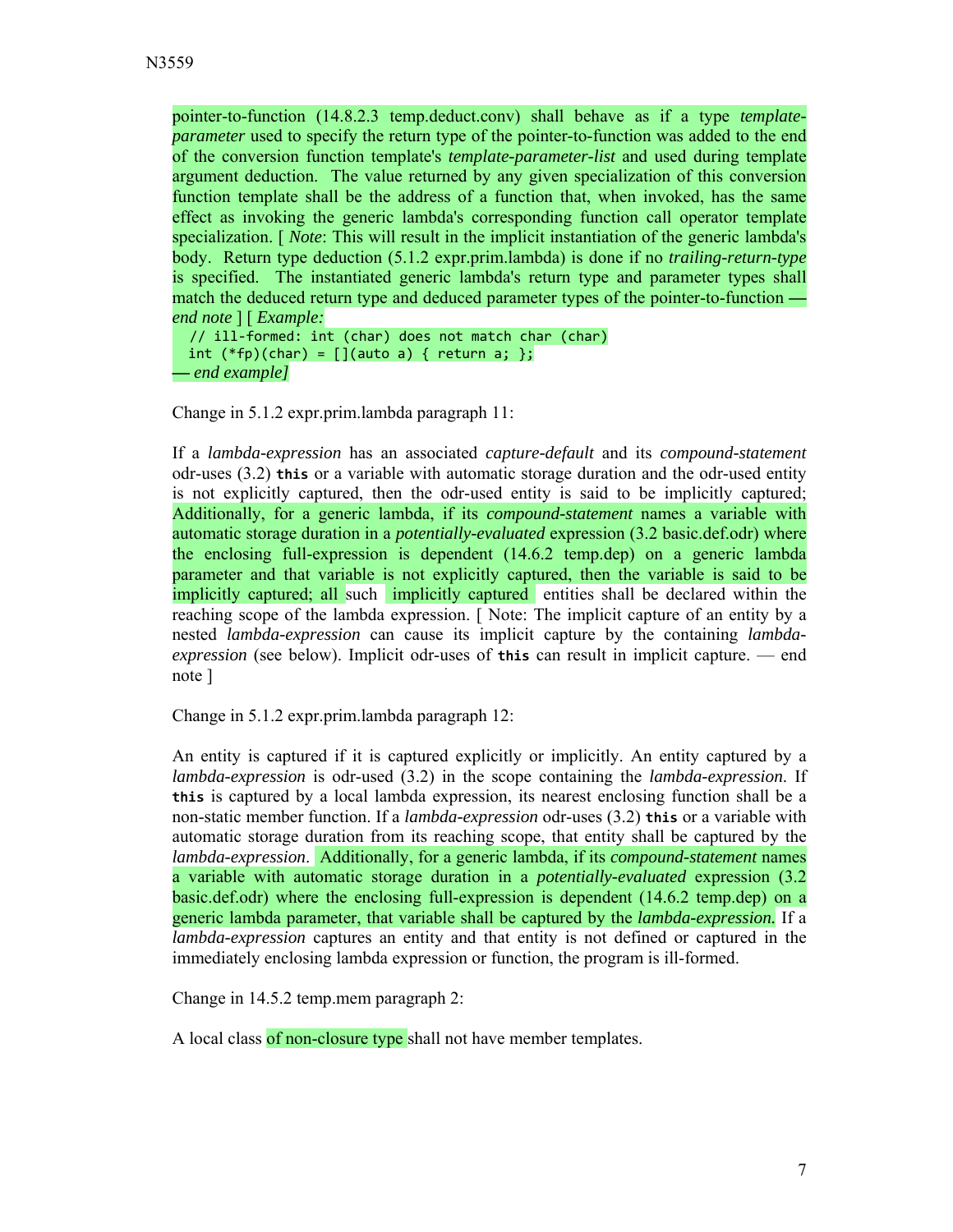## **6 Acknowledgments**

We thank all those who read initial versions of this draft, who participated in discussions on the various forums and commented on it.

In addition we would like to thank:

Jens Maurer for his indispensable assistance. Without him, this proposal would have been less polished and more solecistic; it would also have lacked standard wording.

Doug Gregor for walking us through the Dimholt road and past the shadowy paradoxes that once haunted *lambda captures*.

Scott Prager was instrumental in testing, discovering bugs and providing active [feedback on our implementation. His blog article on our implementation of generic](http://yapb-soc.blogspot.com/2012/12/clang-and-generic-polymorphic-lambdas.html)  lambdas is insightful and thought provoking.

Adam Butcher is the author of the GCC patch mentioned in the earlier revision of this paper [He was incorrectly identified as Arthur Butcher].

This proposal draws much from all the initial lambda (generic and nongeneric) proposals put forth by Jeremiah Willcox, Doug Gregor, Jaako Jarvi, John Freeman & Lawrence Crowl.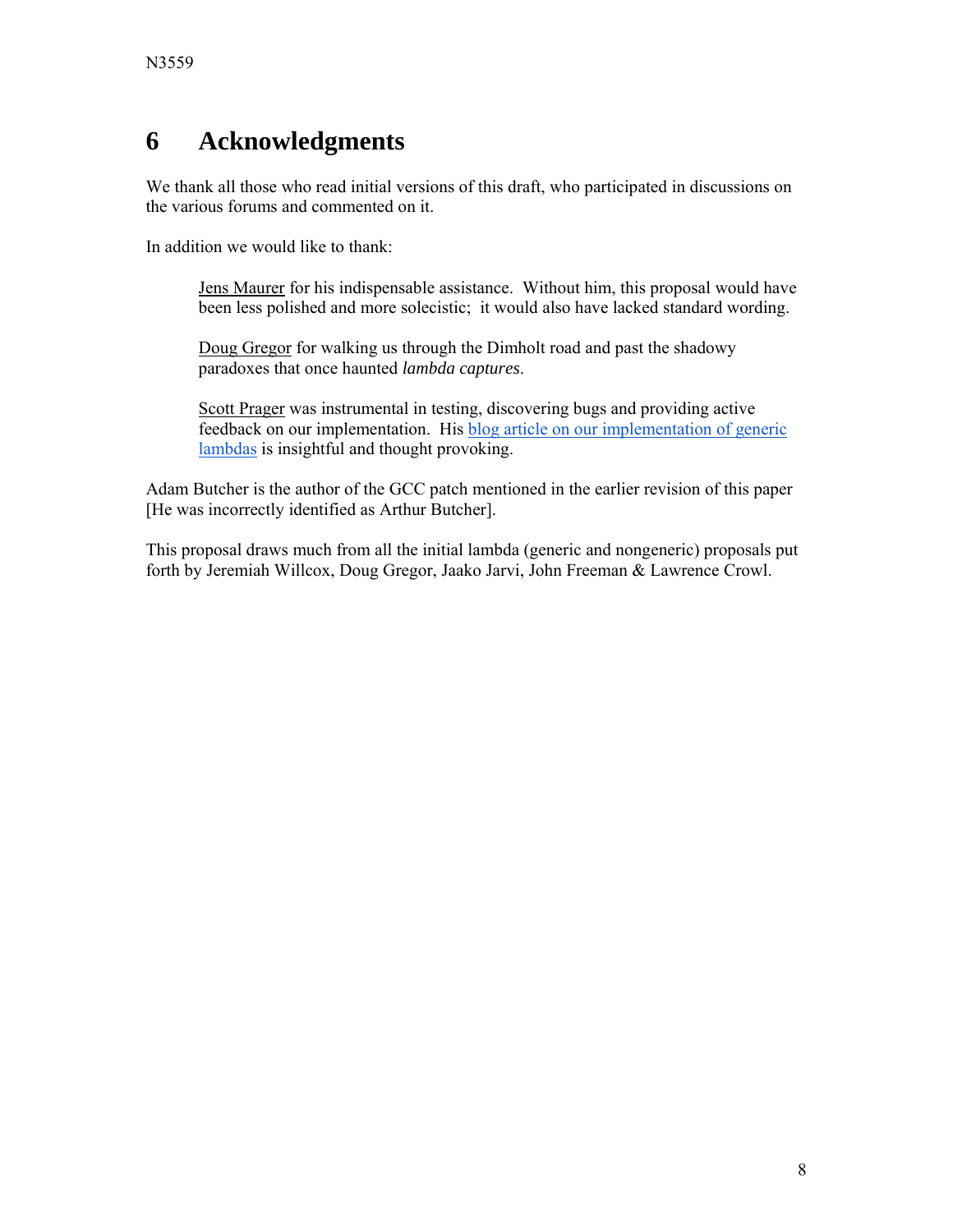# **7 References**

- [Willcock2006] J. Willcock, J Järvi, D Gregor, B Stroustrup and A Lumsdaine. Lambda expressions and closures for C++ N1968=06-0038, ISO/IEC JTC 1, Information Technology, Subcommittee SC 22, Programming Language C++, 2006.
- [Järvi2007] J Järvi, J Freeman, and L Crowl. Lambda expressions and closures for C++ (Revision 1) N2329=07-00189, ISO/IEC JTC 1, Information Technology, Subcommittee SC 22, Programming Language C++, 2007
- [N3418:](http://www.open-std.org/jtc1/sc22/wg21/docs/papers/2012/n3418.pdf) F Vali, H Sutter, D Abrahams. *Proposal for Generic (Polymorphic) Lambda Expressions*
- [N3386:](http://www.open-std.org/jtc1/sc22/wg21/docs/papers/2012/n3386.html) J Merrill. Return type deduction for normal functions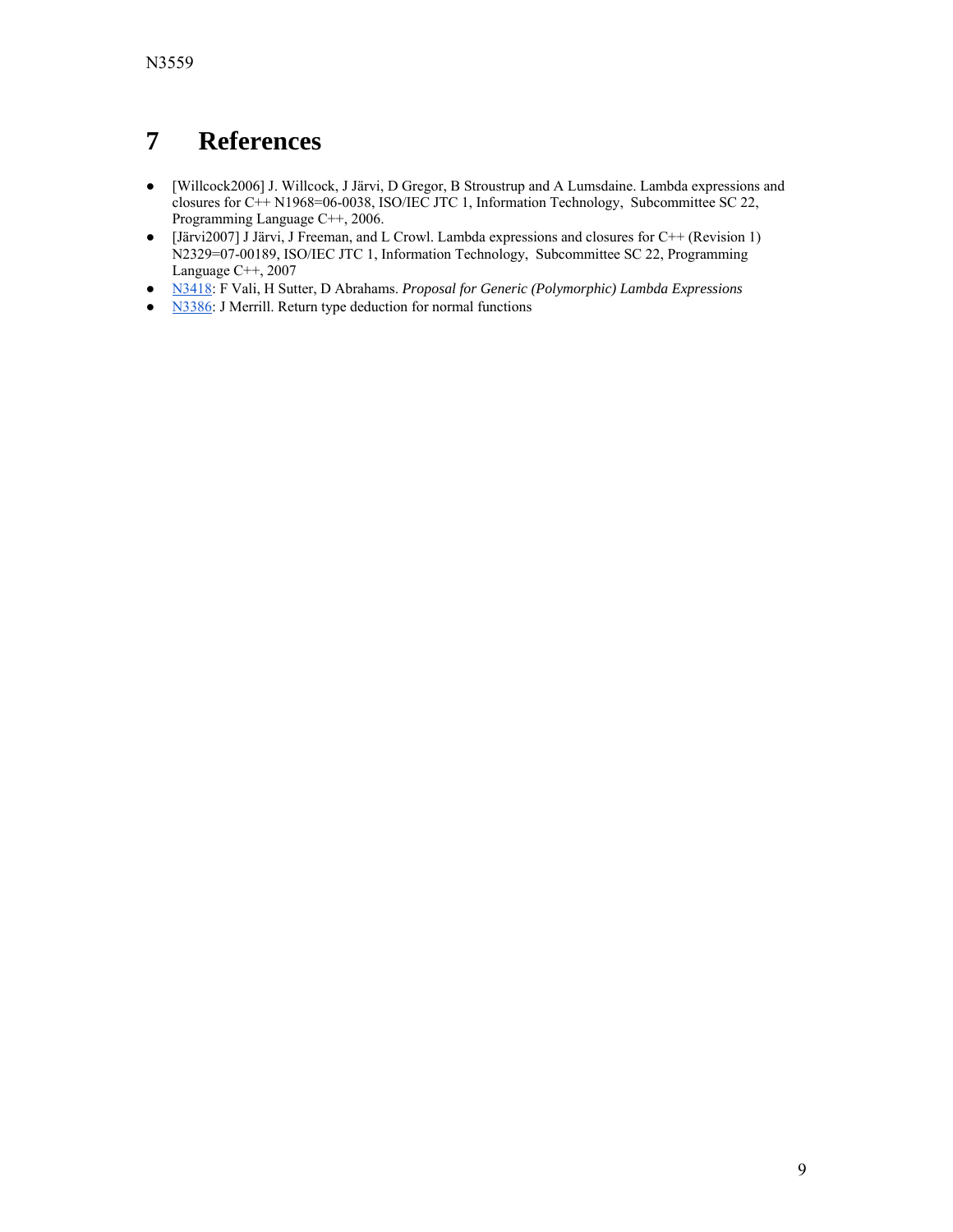-

## **Appendix A: The** *Gregor Capture Paradox – template Variation***<sup>1</sup> and Name Resolution Issues**

While in Portland, right after the Generic Lambda Discussion, Doug Gregor devised an interesting paradox that could arise with generic lambdas, which upon our request, he emailed to us (included with his permission):

```
Given this code:
template<bool C, typename T, typename U> struct if_;
template<typename T, typename U> struct if_<false, T, U> {
    typedef U type;
};
template<typename T, typename U> struct if_<true, T, U> {
    typedef T type;
};
struct X {
    X(int);
    operator int() const;
};
template<bool C>
constexpr typename if_<C, int, X>::type
f(typename if_<C, int, const int&>::type arg) { return arg; }
void test() {
    const int x = 17;
    auto g = [](auto a) {
       const int i = f<sizeof(a) == sizeof(char)>(x);
    };
    //  g('a'); // okay: does not capture x
    //  g(17);  // error: captures x
}
```
*Whether the auto assigned to 'g' is well-formed or not depends on whether 'x' needs to be captured. Unfortunately, whether x needs to be captured depends on the type of 'a', which can vary from one use to another. That's not implementable, given that the capture list needs to be determined when the lambda is created and initialized, long before it is invoked.*

<sup>&</sup>lt;sup>1</sup> Not to be confused with the Gregor Capture Paradox – typeid Variation  $\sqrt{c^{++} + \text{std-core-}21303}$ , [Core Issue 1468](http://www.open-std.org/jtc1/sc22/wg21/docs/cwg_toc.html)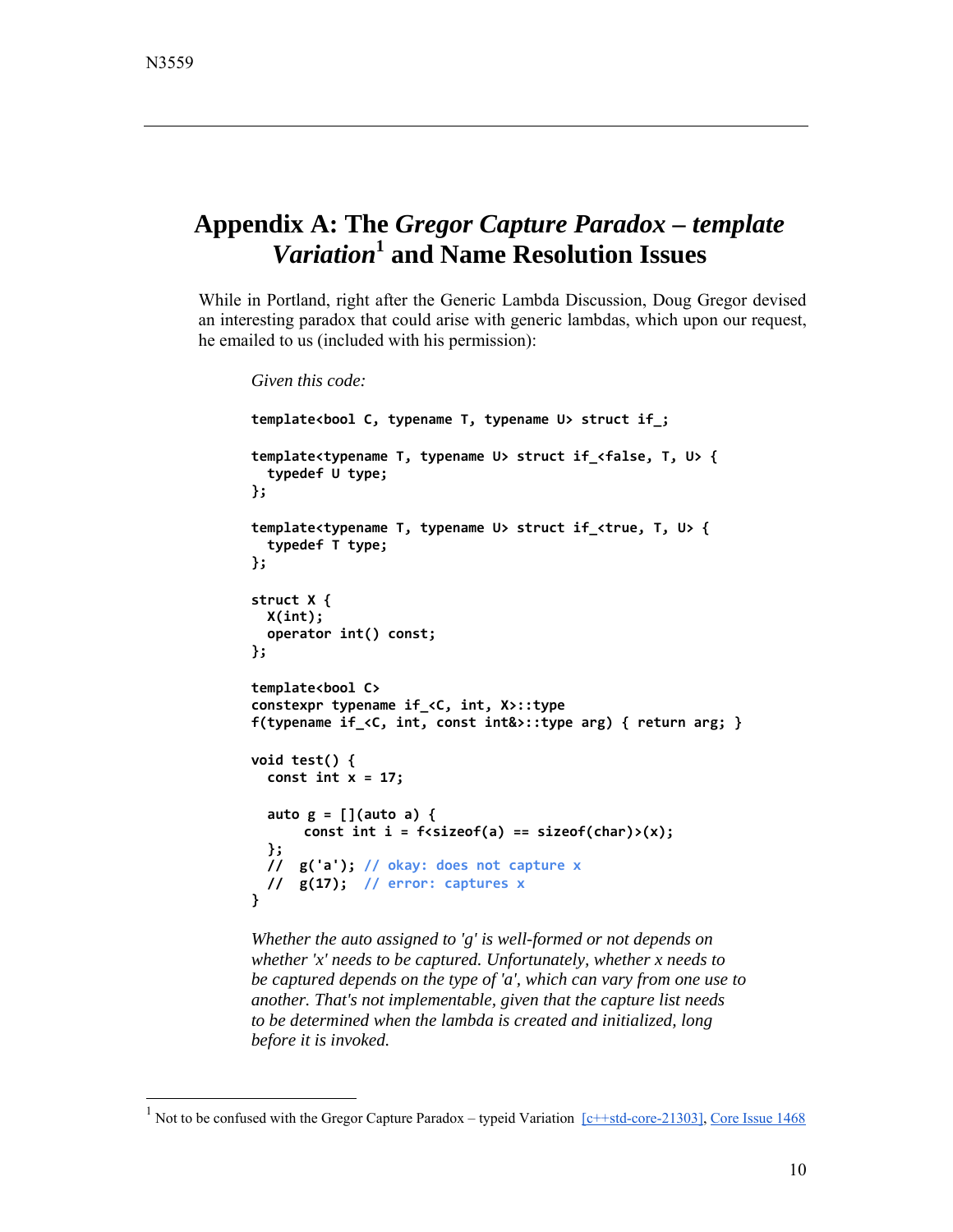*The suggested resolution would be for generic lambdas (or all lambdas?) to capture any local variable from an enclosing scope that is named within the body of the lambda, rather than only capturing those local variables from an enclosing scope that are odr-used within the body. That would make this code always ill-formed, but if one turned the lambda into [=] or [&], it would work fine (by always capturing 'x').*

After a private email exchange between Doug and us, we all agreed that an initial reasonable resolution might be:

*generic lambdas to capture any local variable from an enclosing scope that is named in a potentially-evaluated context within the body of the lambda.*

In our implementation, Doug's example results in the following error:

test‐doug.cpp:41:48: error: variable 'x' cannot be implicitly captured in a lambda with no capture‐default specified const int i =  $f$ <sizeo $f$ (a) == sizeo $f$ (char)>(x);  $\mathcal{L}$ test‐doug.cpp:37:12: note: 'x' declared here const int  $x = 17$ ;  $\mathcal{L}$ test‐doug.cpp:39:11: note: lambda expression begins here auto  $g = []$ (auto a) {

It compiles fine if a default capture (or an explicit capture of 'x') is specified.

Since only captureless lambdas have a conversion to a pointer to a function, it might be useful to permit as many possible captureless lambdas that we can reliably and unambiguously identify at definition time:

```
For e.g consider: 
       void f2(int i) { }
       void test() {
           const int x = 17;
           auto g = [](auto a) {
              const int i = f2(x);
           };
           g('a'); // okay: does not capture x in our implementation
       }
```
Therefore it might be worthwhile to consider the following notion:

*generic lambdas to capture any local variable from an enclosing scope that is named in a potentially-evaluated context, and can not unambiguously be resolved as non odr-used at the point of definition of the lambda within the body of the lambda.*

It is also worth reminding readers that dependent name resolution in generic lambdas would work as expected. Consider: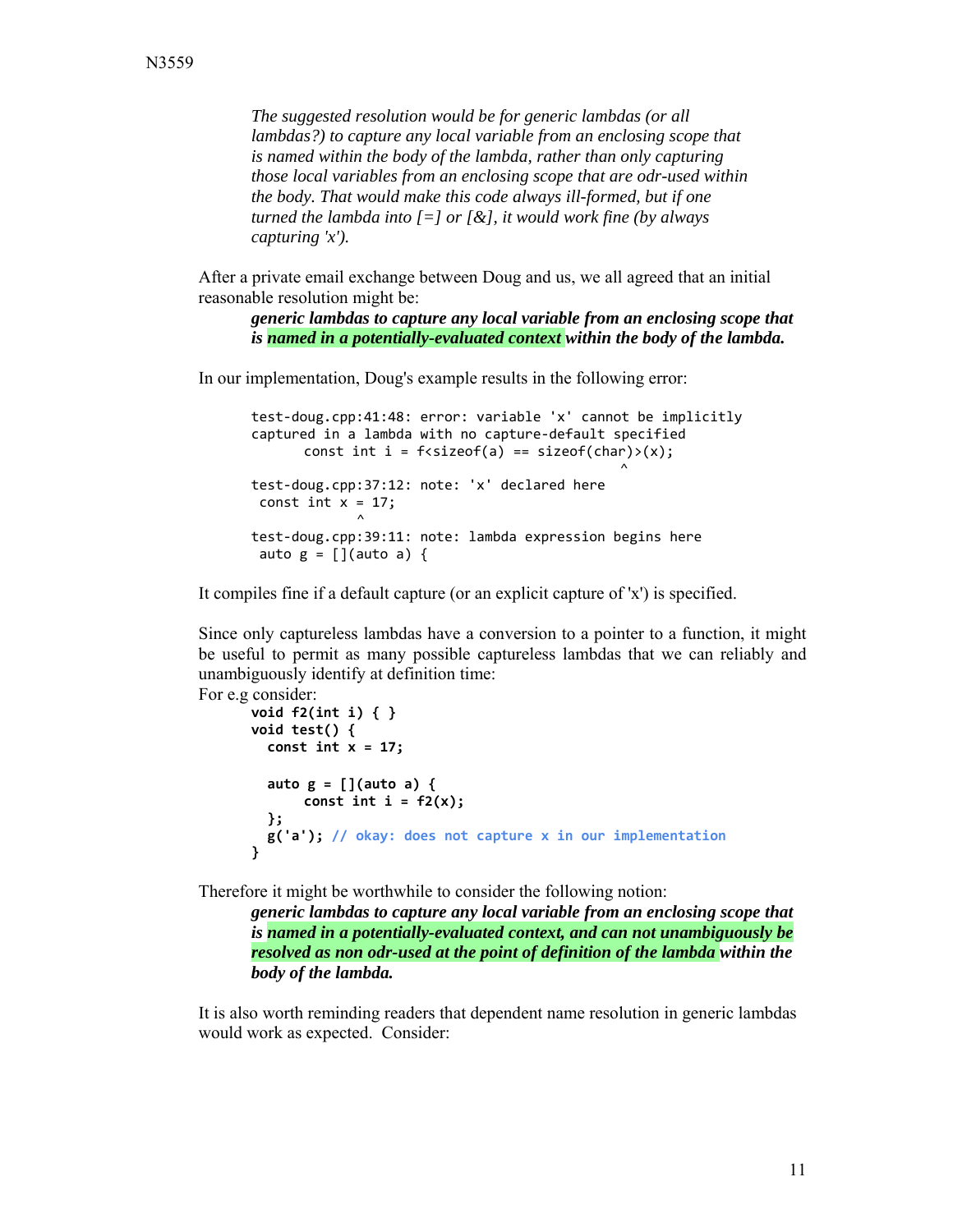```
template<class T> void f_ADL(T t) {
          cout \langle \cdot \rangle "f_ADL(T)\n";
       }
       auto test2 = []() {
        auto g = [](auto a) {
               f_ADL(a);
        };
        return g;
       };
       struct Y { };
       void f_ADL(Y y) {
            cout << "f_ADL(Y)\n";    
       }
       int main() {
            auto g = \text{test2}();
                g('a');
                g(Y()); // ADL at instantiation‐context finds f_ADL(Y)
       }
As one would expect with dependent name resolution within templates, our
```
implementation prints:

 $f$ \_ADL $(T)$ f\_ADL(Y)

As required by the standard, if two different points of instantiation result in a violation of the ODR rule, the program is ill-formed, no diagnostic required.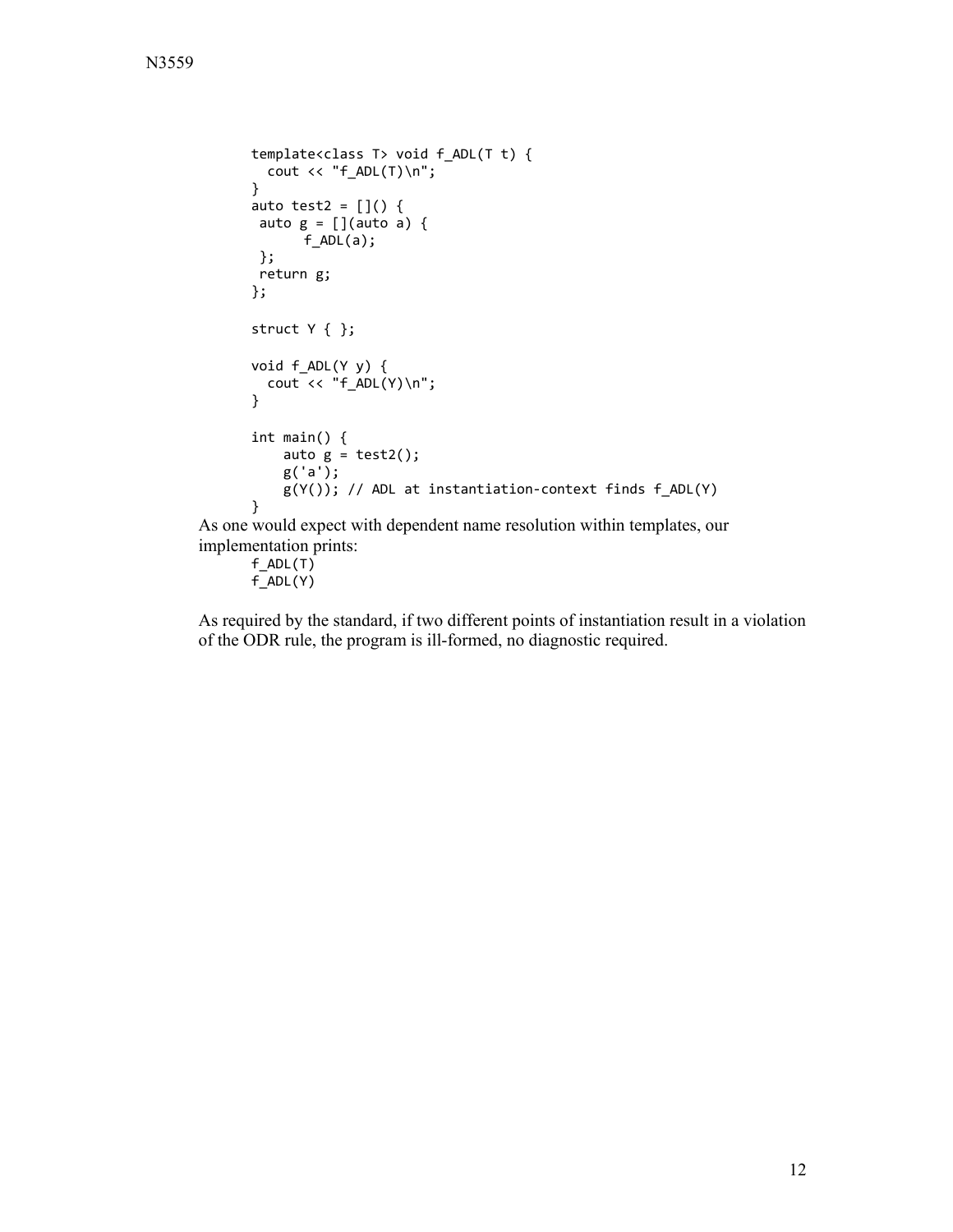#### **Appendix B: Discussion regarding omitting auto**

It seems the main arguments against omitting auto are:

- 1 Ambiguity concerns (since identifiers can be omitted in lambda parameters)
- 2 Readability concerns
- 3 Stylistic concerns (in the setting of Concepts [still being actively designed])

While reasonable people will disagree about the readability of code that omits **auto**, we feel the issue of ambiguity (does the parameter represent the name of a generic lambda parameter, or the type of a non-generic parameter with its name omitted?) deserves [attention. Consider the following example posted on 2012-12-20 by Nevin Liber on std](https://groups.google.com/a/isocpp.org/d/msg/std-proposals/Xck6f50kOjU/4YmmmVJr89oJ)proposals (which we have modified only to give the lambda a name by inserting the line '*auto schrodinger =*' below):

```
struct Missiles
{
       Missiles(int numberToCreate) { /*... */ }
       Missiles& operator()(int numberToLaunch) { /* ... */};
auto schrodinger =
    [](Missiles){ return Missiles(1); };
This behavior has changed silently under the proposal.
```
In C++11, the variable *schrodinger* above unambiguously represents a non-generic lambda with an unnamed parameter of type *Missiles* that returns a value of type *Missiles*. If **auto** is allowed to be omitted, an interesting superposition might arise: Is *schrodinger* a generic lambda, a non-generic lambda, or an error (or all three until actually invoked \*quantum-physics-humor-alert\* ;)?

If the definition of *struct Missiles* is omitted, *schrodinger* would represent a generic lambda – this much is clear. What is less clear is what *schrodinger* should represent if *struct Missiles* is not omitted (and **auto** is not required to indicate a generic lambda parameter). While one could try and formulate rules to disambiguate the situation (for e.g. a generic parameter shall not be named the same name as a type-name that can be found in its context), and while there is precedent in C++ for entangled code (consider: int \*a; struct a { }; int  $(*fp)(a)$ ; ) we feel that introducing further potential for such nuanced entanglement might increase complexity while adding little benefit (considering there was significant disagreement about the wins of omitting **auto**). Therefore, as the EWG favored in Portland, we now propose that **auto** be required.

Interestingly, a [suggestion has been made by Richard Smith on std-proposals](https://groups.google.com/a/isocpp.org/group/std-proposals/msg/85d33f8e60f9e8b2?dmode=source&output=gplain&noredirect&pli=1) that we consider reversing the decision that led to the variable identifier being optional in a nongeneric lambda parameter. We note that this would avoid the above ambiguity, and we would be in favor of this, if the rest of the EWG found the solution palatable. This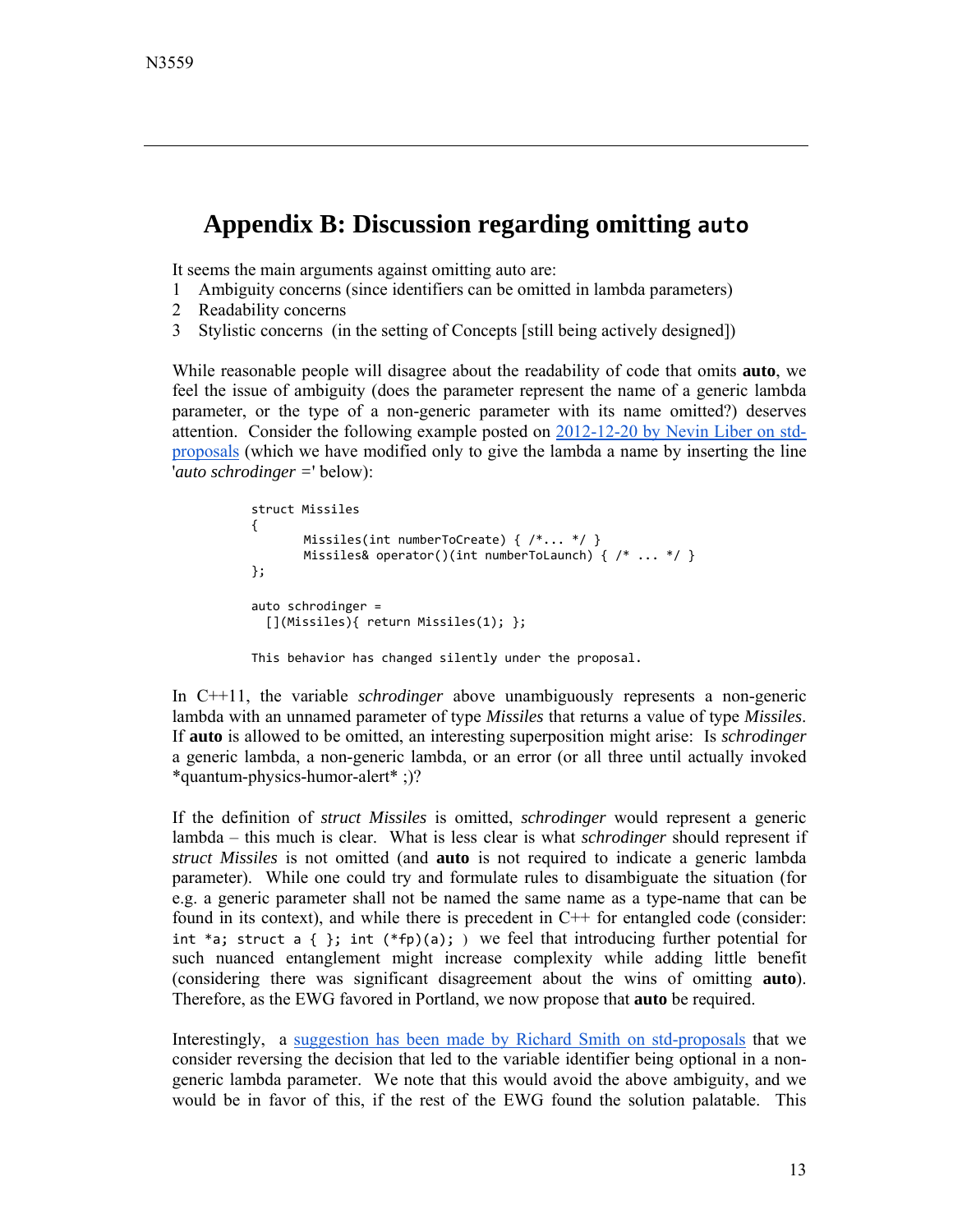direction can also be pursued at a later date, but it might be best to resolve this sooner than later.